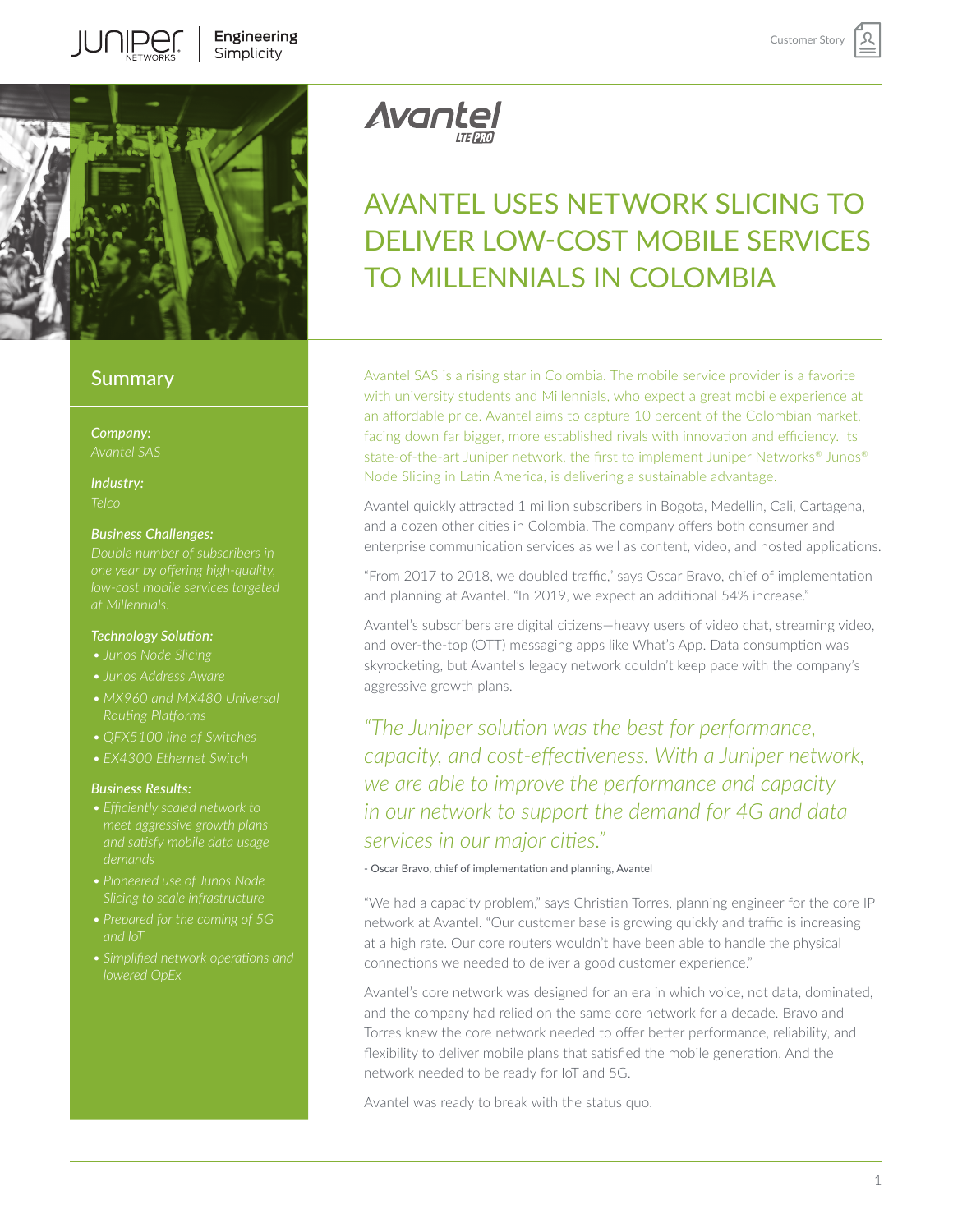## A Mobile Experience for Millennials

Impressed with Juniper's strong service provider heritage and focus on engineering simplicity, Avantel determined that Juniper networking in the core would enable the business growth and operational simplicity it coveted.

"The Juniper solution was the best for performance, capacity, and cost-effectiveness," says Bravo. "With a Juniper network, we are able to improve the performance and capacity in our network to support the demand for 4G and data services in our major cities."

*"We are launching an unlimited traffic plan, and the demand from customers will be very high. Our challenge is to ensure that we have the capacity to support our customer growth, and Junos Node Slicing is our solution."*

#### - Oscar Bravo, chief of implementation and planning, Avantel

Avantel is the first service provider in Latin America to deploy Junos Node Slicing, a new way to converge networks, scale infrastructure, and deploy services. "We immediately saw the benefits of Junos Node Slicing in terms of capacity, availability, and flexibility," says Bravo.

Junos Node Slicing is a feature of Juniper Networks Junos operating system that allows Avantel to create multiple partitions in a single physical Juniper Networks MX Series 5G Universal Routing Platform within the context of 5G. Each partition behaves as a dedicated router, with its own control, data, and management plane. Junos Node Slicing empowers Avantel to create a more agile, virtualized, and converged infrastructure, as well as to consolidate multiple network functions on a single physical router. The Juniper Networks EX4300 Ethernet Switch is used as the satellite device for Junos Node Slicing.

The high-performance Juniper Networks MX960 and MX480 Universal Routing Platforms are used in the IP core network, where they deliver highly scalable routing, switching, security, and service features for service provider and cloud environments. Avantel also uses Juniper Networks QFX5100 line of Switches, deployed in a Virtual Chassis configuration for simplified management, in its data center. Virtual Chassis enables multiple interconnected switches to appear as a single, logical device.

To prepare for the coming wave of IoT and 5G devices, Avantel extended its IPv4 address pools with Juniper Networks Junos Address Aware. With Junos Address Aware, Avantel costeffectively added carrier-grade NAT functionality to its MX Series routers without impacting the performance of routing or forwarding functions.

The Avantel team was under intense pressure to deploy the new network in time for the 2018 FIFA World Cup. All eyes would be on the Colombian national team in a country that takes soccer obsession to a new level. "We deployed the QFX5100 switches in our data center in record time so we could be ready for subscribers to stream the World Cup from their phones," says Torres.

## Scalable Growth

With efficient, scalable data center infrastructure from Juniper, Avantel is ready to meet its business plans for aggressive growth and deliver excellent services as mobile data volumes grow rapidly.

"We are launching an unlimited traffic plan, and the demand from customers will be very high," says Bravo. "Our challenge is to ensure that we have the capacity to support our customer growth, and Junos Node Slicing is our solution."

Avantel has built a solid foundation for the growth of IoT devices and data-heavy 5G services. "Our expectation is to continue to grow the network with Juniper in the core and support the shift to 5G," says Torres.

The Juniper network has also delivered OpEx savings. "With a Juniper platform, Avantel gained energy efficiency, saved power and space, and can optimize traffic to support different services," says Bravo. "Voice over LTE is much easier with Junos."

Moving to Juniper also simplified operations. "We quickly saw the many advantages of Junos," says Torres. "Juniper is much simpler, and integrating the core and access networks and deploying new services were much easier because of Junos."

*"We quickly saw the many advantages of Junos. Juniper is much simpler, and integrating the core and access networks and deploying new services were much easier because of Junos."* 

- Oscar Bravo, chief of implementation and planning, Avantel